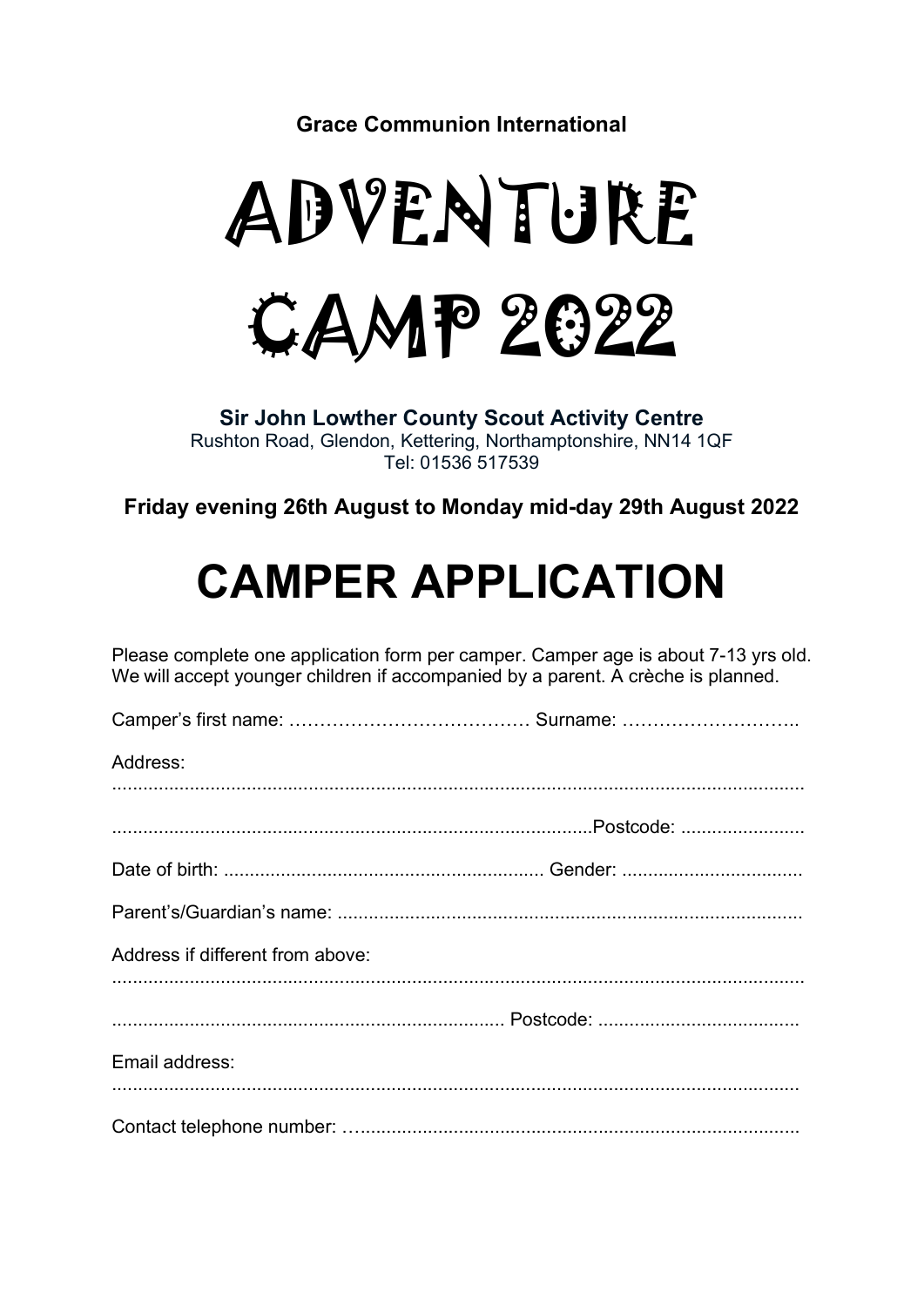# EMERGENCY CONTACT DETAILS

| Name(s):             |
|----------------------|
|                      |
| Relationship(s):     |
|                      |
| Telephone number(s): |

# DAYS/NIGHTS YOU PLAN TO BE AT ADVENTURE CAMP

.......................................................................................................................................

Adventure Camp runs from Friday evening to Monday mid-day. Awards will be presented around mid-day on Monday so ideally children and staff would be there until finish. Please complete below. I plan to be at Adventure Camp (circle);

| Friday evening                     | Friday night   |
|------------------------------------|----------------|
| Saturday morning/afternoon/evening | Saturday night |
| Sunday morning/afternoon/evening   | Sunday night   |

Monday morning/afternoon

# **ACTIVITIES**

Provisional activities are Archery, Bouldering Wall, Tye-dyeing, Christian Living, Craft, Fitness, Leatherwork, Lego, Nature Detectives, Pedal-Karts, Tunnel and possibly more! There will be a worship service every morning and a variety of evening activities.

# **ARCHERY**

The Sir John Lowther Centre requires that a parent signs to allow their child to take part in archery (with a qualified instructor).

I consent to allow my child to take part in the archery activity:

Signed: ……………………………………………………………

# ACCOMMODATION

Dormitory accommodation is available. Please tick one of the choices below.

Require a dormitory bed:  $\Box$  Staying off site:



Own tent: Own caravan/campervan: